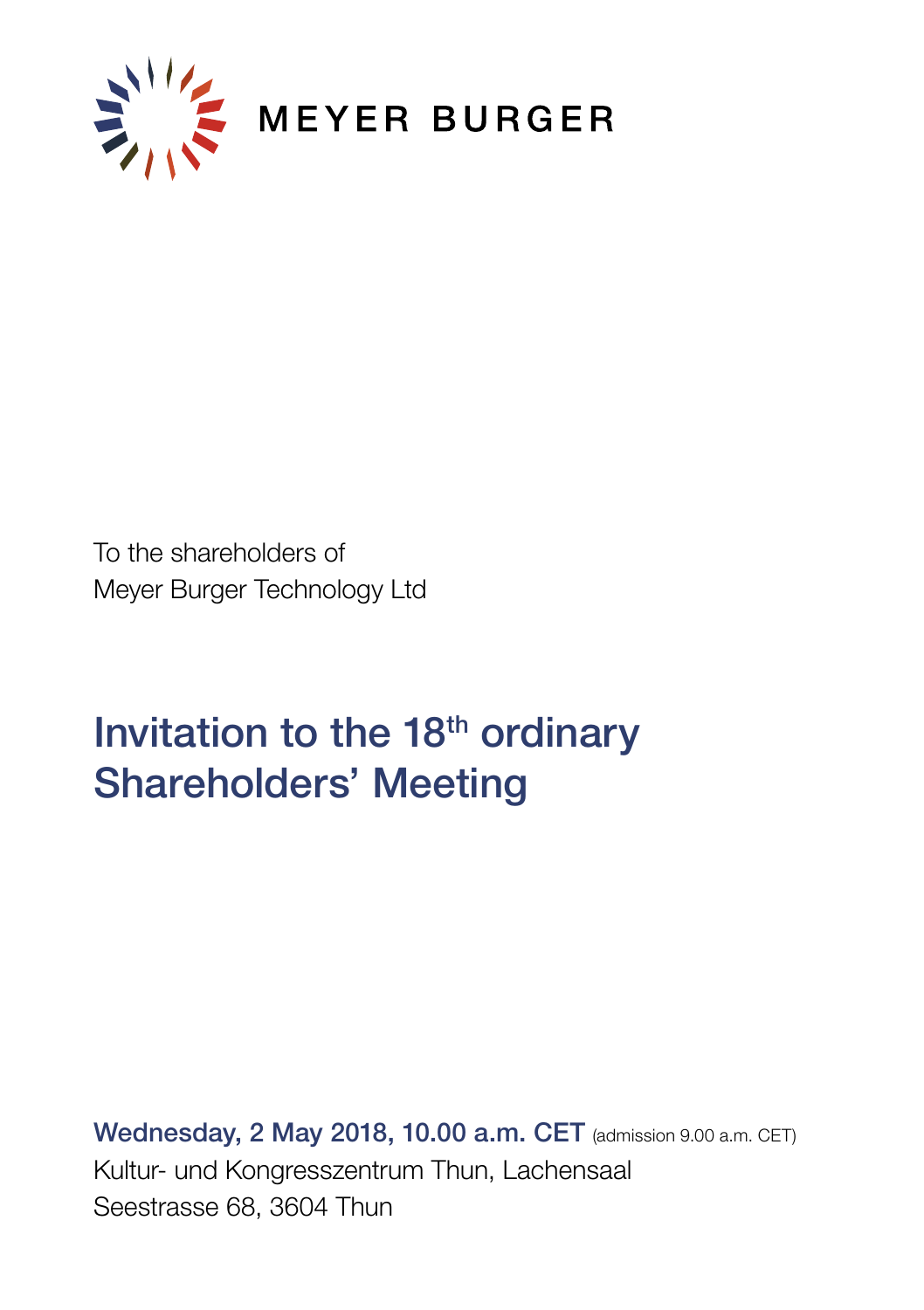

# Agenda and Motions of the Board

## 1. Annual Report 2017

# 1.1 Approval of the management report 2017, the annual financial statements 2017 and the consolidated financial statements 2017; presentation of the reports of the auditor

Motion of the Board of Directors: Approval of the management report, annual financial statements and consolidated financial statements for the business year 2017.

# 1.2 Consultative vote on the remuneration report 2017

Motion of the Board of Directors: Approval of the remuneration report 2017.

# 2. Use of balance sheet result

Motion of the Board of Directors: Balance sheet loss of TCHF 202,017 to be carried forward.

| Profit $(+)$ / Loss $(-)$ for the year | <b>TCHE</b> | 15.371     |
|----------------------------------------|-------------|------------|
| Loss carried forward                   | <b>TCHE</b> | - 217.388  |
| Net loss (-) per 31 December 2017      | <b>TCHE</b> | $-202.017$ |
| Motion of the Board of Directors:      |             |            |
| Balance to be carried forward          | <b>TCHE</b> | $-202.017$ |
|                                        |             |            |

## 3. Release of the members of the Board of Directors and of the Management

Motion of the Board of Directors: Release the members of responsible corporate bodies for the business year 2017.

#### 4. Election of the members of the Board of Directors

#### 4.1 Election of the members of the Board of Directors and election of the Chairman

 Motion of the Board of Directors: Election of the members of the Board of Directors individually for a term of one year until the end of the next ordinary Shareholders' Meeting:

- 4.1.1 Re-election of Dr Alexander Vogel (and election as Chairman of the Board of Directors)
- 4.1.2 Re-election of Wanda Eriksen-Grundbacher
- 4.1.3 Re-election of Dr Franz Richter<br>4.1.4 Re-election of Michael Splinter
- 4.1.4 Re-election of Michael Splinter
- 4.1.5 Re-election of Hans-Michael Hauser
- 4.1.6 Election of Eric Meurice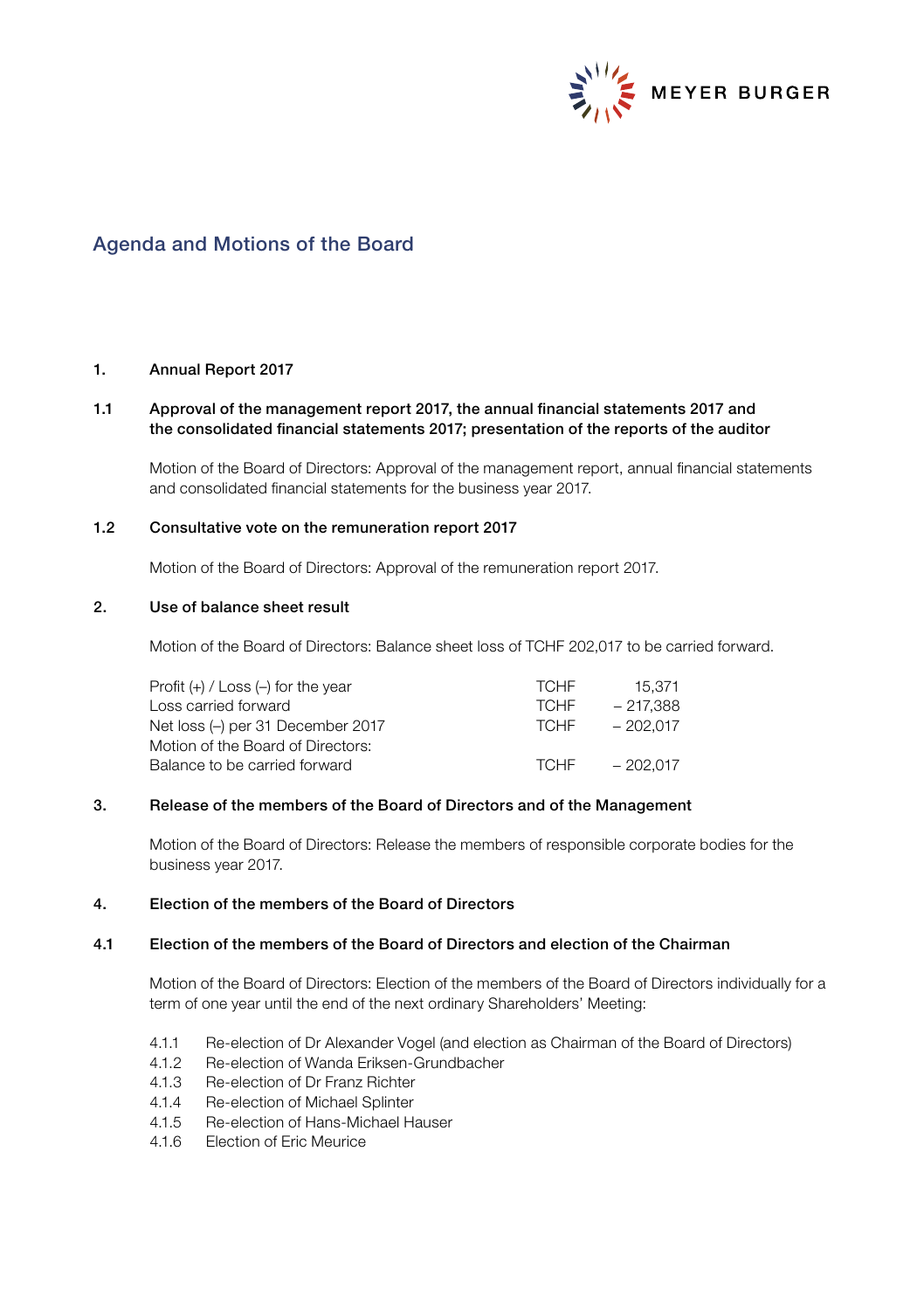

# 4.2 Election of the Nomination & Compensation Committee

Motion of the Board of Directors: Individual election of the following members of the Board of Directors in the Nomination & Compensation Committee for a term of one year until the end of the next ordinary Shareholders' Meeting:

- 4.2.1 Re-election of Dr Franz Richter
- 4.2.2 Re-election of Wanda Eriksen-Grundbacher
- 4.2.3 Election of Eric Meurice

## 5. Election of Auditors

Motion of the Board of Directors: Re-election of PricewaterhouseCoopers Ltd, Bern, as auditors for another year.

## 6. Election of the Independent Proxy Holder

Motion of the Board of Directors: Re-election of lic. iur. André Weber as independent proxy holder of the Company for a term of one year until the end of the next ordinary Shareholders' Meeting.

#### 7. Vote on the remuneration for the Board of Directors and the Management

# 7.1 Vote on the total maximum amount of remuneration for the Board of Directors for the business year 2019

Motion of the Board of Directors: Approval of the total amount of remuneration for the Board of Directors of a maximum of CHF 980,000 for the business year 2019.

# 7.2 Vote on the total maximum amount of remuneration for the Management for the business year 2019

Motion of the Board of Directors: Approval of the total amount of remuneration for the Management of a maximum of CHF 4,900,000 for the business year 2019.

Comment of the Board of Directors: The proposed maximum total amount of the remuneration for the Management for the business year 2019 includes the remuneration for the function of the delegate of the Board of Directors (approx. TCHF 331) and the allocation of the share-based compensation – Long-Term Incentive (LTI) – which is linked to the relative share price performance (Total Shareholder Return (TSR)) of the registered shares of the Company and can vary between a minimum of 0% and a maximum of 200%. For the valuation of the share-based compensation (LTI), the number of registered shares equal to a 100% achievement is calculated on the basis of the fair value. The actual vesting ratio (actual number of shares) after the expiration of the three year vesting period will depend on the relative development of the share price (TSR) of the Company in the period between the grant date of the shares and the end of the vesting period. The actual number of shares that a member of the Management will receive after the expiration of the vesting period under consideration of the relative share price development (TSR) in comparison to a peer group is calculated based on a percentile method and can vary between a minimum of 0% and a maximum of 200% (in case of a relative share price performance (TSR) in the highest percentile in comparison to the peer group at the end of the three year vesting period compared to the grant date, the number of allocated shares to the member of the Management increases by 100%).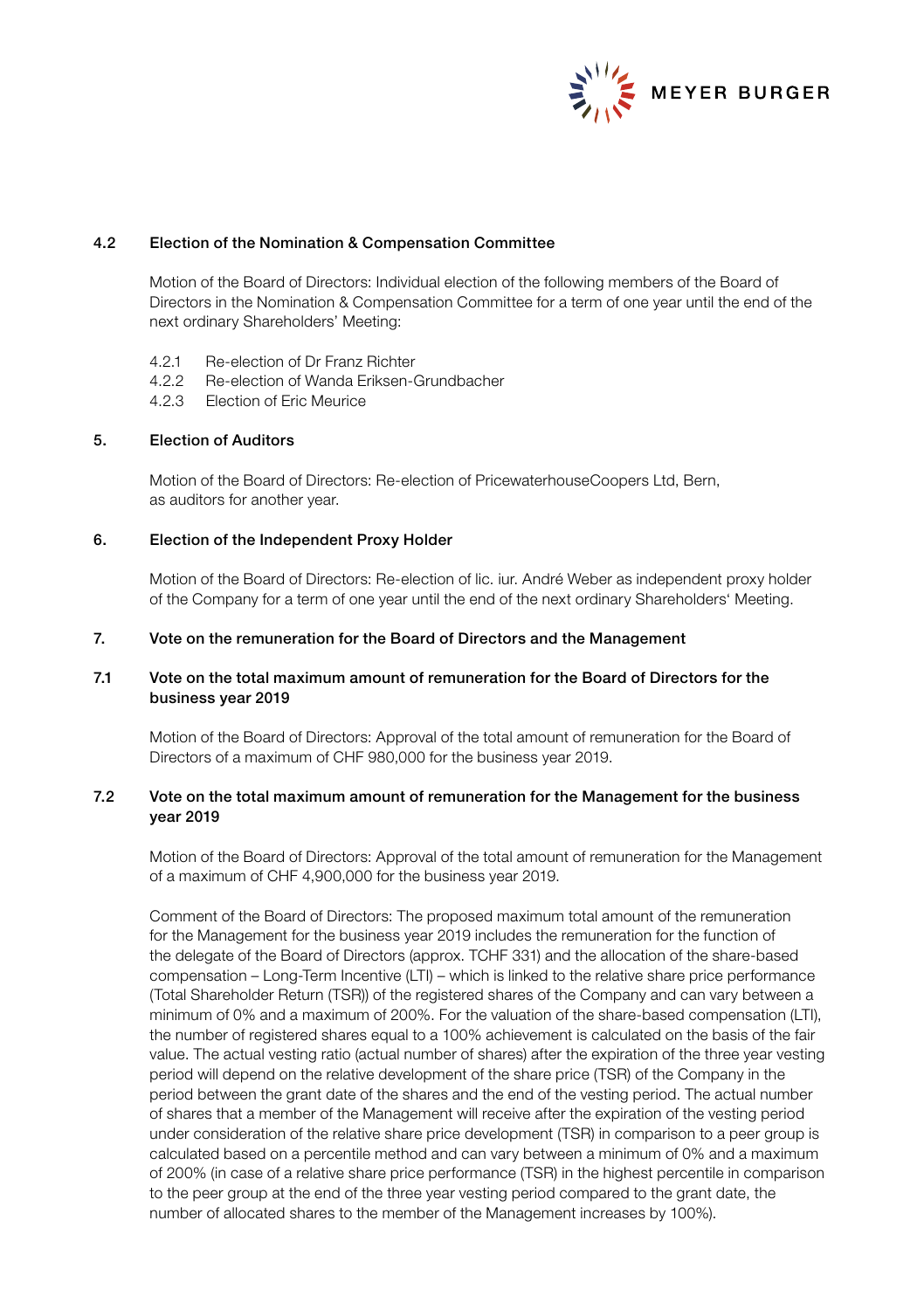

# 8. Amendments of the Articles of Association: Creation of authorised capital

Article 3a of the Articles of Association provides for an authorised capital in the amount of up to CHF 5,482,221.60 (109,644,432 fully paid-in registered shares). The respective authorisation of the Board of Directors to increase the share capital will expire on 2 December 2018. In order to maintain the ability to implement new projects, the Board of Directors proposes to the Shareholders' Meeting to maintain and create, respectively, a new authorised capital of up to CHF 4,650,000 through the issuance of up to 93,000,000 fully paid-in registered shares with a nominal value of CHF 0.05 each. Increases by firm underwriting are permitted. The Board of Directors shall be authorised to execute a possible capital increase out of this authorised capital until 2 May 2020. The issue price shall be determined by the Board of Directors.

Motion of the Board of Directors: maintenance or creation of authorised capital and replacement of article 3a of the Articles of Association as follows (unofficial translation of the German original text):

#### «Art. 3a: Authorised Capital

The Board of Directors is authorised, at any time until 2 May 2020, to increase the share capital by a maximum aggregate amount of CHF 4,650,000 through the issuance of a maximum of 93,000,000 fully paid-in registered shares with a nominal value of CHF 0.05 each.

The Board of Directors is entitled (including in the case of a public offer for shares of the company) to restrict or exclude the subscription rights of the shareholders and allocate them to third parties, if the new shares are to be used (1) for the acquisition of enterprises, parts of enterprises, participations or new investment plans or in case of a placement of shares for the financing or re-financing of such transactions, (2) for the purpose of the participation of strategic partners or for the purpose of broadening the shareholder constituency in certain investment markets or (3) for the rapid and flexible creation of equity capital through a placement of shares, which would only be possible with difficulties with subscription rights.

The capital increase may occur by means of underwriting and/or partial increases. The Board of Directors is entitled to set the issue price of the shares, the type of contribution and the date of entitlement to dividends. Upon acquisition, the new registered shares are subject to limitations for registration in the share register in accordance with Article 4 of the Articles of Association."

# Voting right

Shareholders who are registered on 2 April 2018 (the qualifying date) in the share register are entitled to vote. In the period from 2 April 2018 until the day following the Shareholders' Meeting on 2 May 2018 no entry is made into the share register.

# Documentation

The annual report with the management report 2017, the annual financial statements 2017, the consolidated financial statements 2017 and the remuneration report 2017 as well as the reports of the auditors are available for inspection at the Company's headquarters, Schorenstrasse 39, 3645 Gwatt/Thun, and can be ordered there. Furthermore, these documents can be viewed on the internet under https://www.meyerburger.com/ch/en/meyer-burger/investor-relations/financial-reports-publications/.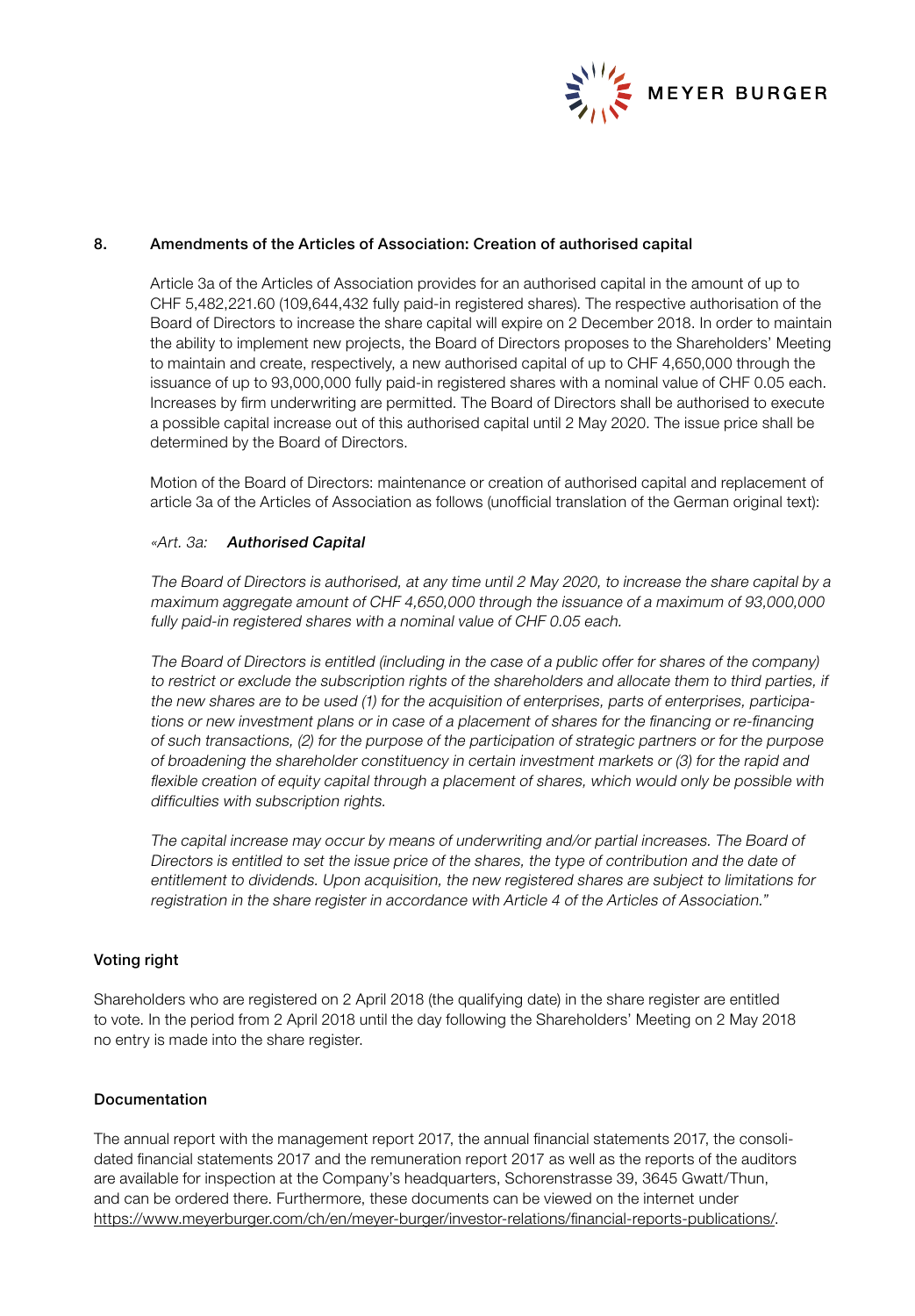

## Invitation, registration and admission cards

Shareholders, who are registered in the share register on 2 April 2018, will receive the invitation to the ordinary Shareholders' Meeting directly. The shareholders are asked to return the enclosed registration form by 23 April 2018 (date of receipt) if they intend to participate at the Shareholders' Meeting.

Following the return of the registration form to the Company the shareholders of Meyer Burger Technology Ltd will receive the admission card and the voting material.

#### Granting of powers of attorney

Shareholders who are unable to participate in the Shareholders' Meeting may appoint as a representative another shareholder, a third party or Mr lic. iur. André Weber, Attorney at Law, Bahnhofstrasse 10, 8001 Zurich, as the independent proxy holder in the sense of Article 689c CO.

In such cases, the power of attorney on the back of the application has to be completed accordingly and returned to the representative. By signing the application, the independent proxy holder is authorised to approve the proposals of the Board of Directors, should no other instructions in writing have been given. This also applies where the Shareholders' Meeting votes on motions, which are not listed in the invitation. In the case of compelling reasons, the independent proxy holder has the right of substitution to a third party.

# Electronic remote voting through electronic authorisations and instructions to the independent proxy holder

The necessary login-data for the electronic remote voting are enclosed to this invitation. Authorisations and instructions can be issued electronically no later than 30 April 2018 at 10.00 p.m.

Gwatt/Thun, 11 April 2018 **Meyer Burger Technology Ltd** On behalf of the Board of Directors:

Dr Alexander Vogel, Chairman

Meyer Burger Technology Ltd Schorenstrasse 39 CH-3645 Gwatt/Thun Phone +41 33 221 28 00 Fax +41 33 221 28 08 mbtinfo@meyerburger.com